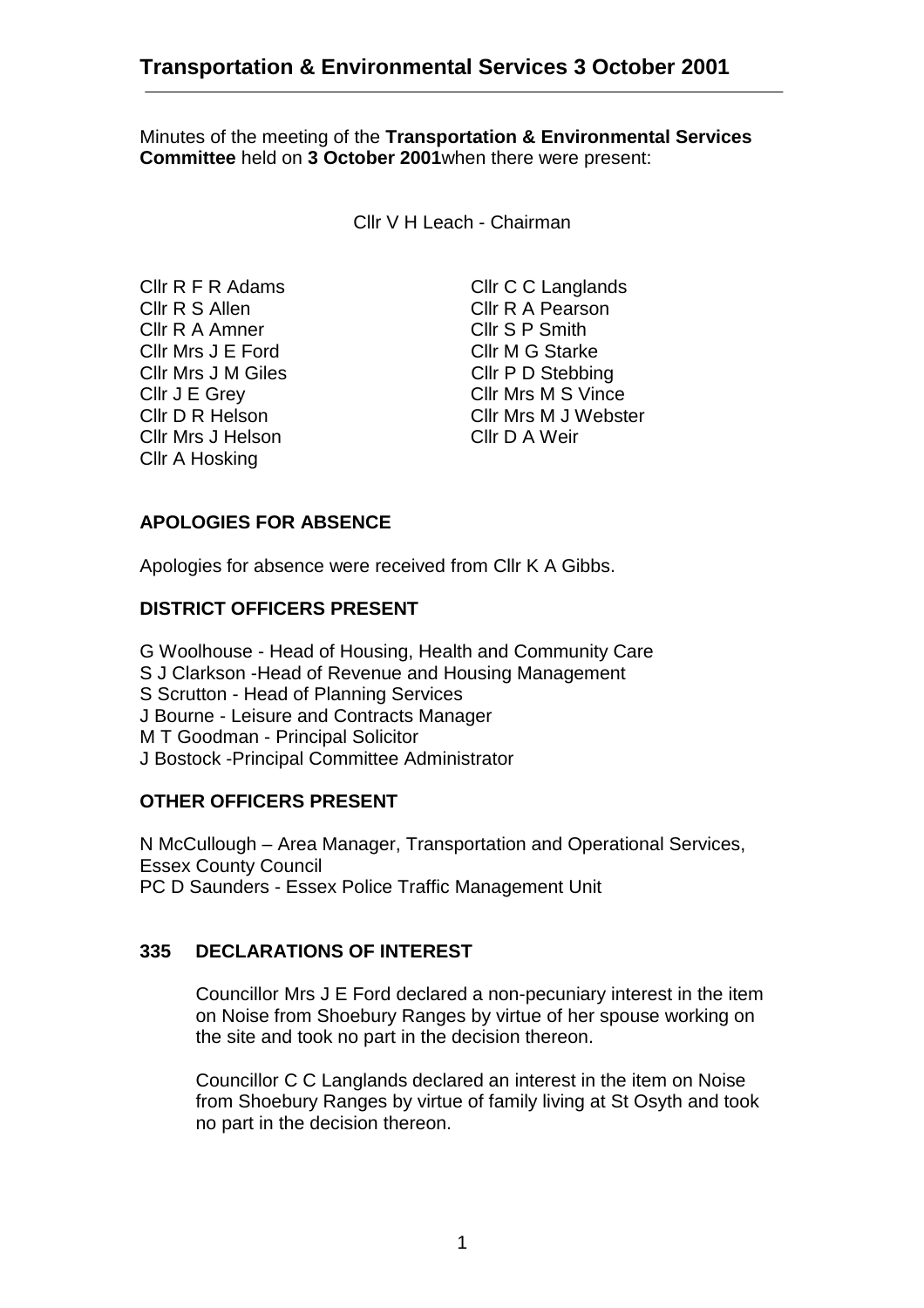Councillor S P Smith declared an interest in the item on noise from Shoebury Ranges by virtue of family employment.

Councillor R A Pearson declared a non-pecuniary interest in the item on Expenditure on Concessionary Fares as the holder of a bus pass.

Councillor Mrs J M Giles declared an interest in the item on Mobile Phone Masts: Community and Council Consultation by virtue of her son working in the mobile phone industry and left the meeting during its consideration.

## **336 MINUTES**

The Minutes of the meeting held on 4 July 2001 were agreed as a correct record and signed by the Chairman, subject to resolutions (3) and (4) of Minute 237 (Rochford Town Centre Enhancement Scheme) being revised to read as follows:-

- (3) That a study be undertaken to analyse car parking time patterns in the Market Square, to be considered by the Working Group.
- (4) That work be undertaken on the potential loss of parking spaces in the square to be compensated for by allocating free spaces in Back Lane, to be considered by the Working Group.

## **337 OUTSTANDING ISSUES**

The Committee received the schedule relating to decisions.

## **Highway Aspects**

## **(1) Rayleigh Town Centre – Traffic Order**

A Member enquired about the status of the Rayleigh Town Centre Traffic Order. The County Area Manager confirmed that this was being given the highest priority and that the Chairman of the Committee would be advised of the completion date once available.

#### **(2) Road Safety – School Pedestrian Crossings (Minute 229/01)**

The County Area Manager hoped to report to the next meeting of the Committee with results on the survey and feasibility study.

### (**3) Junction improvements A129 London Road/Downhall Road/Creswick Avenue, Rayleigh (Minute 231/01)**

The County now hoped that improvements would be implemented during this calendar year.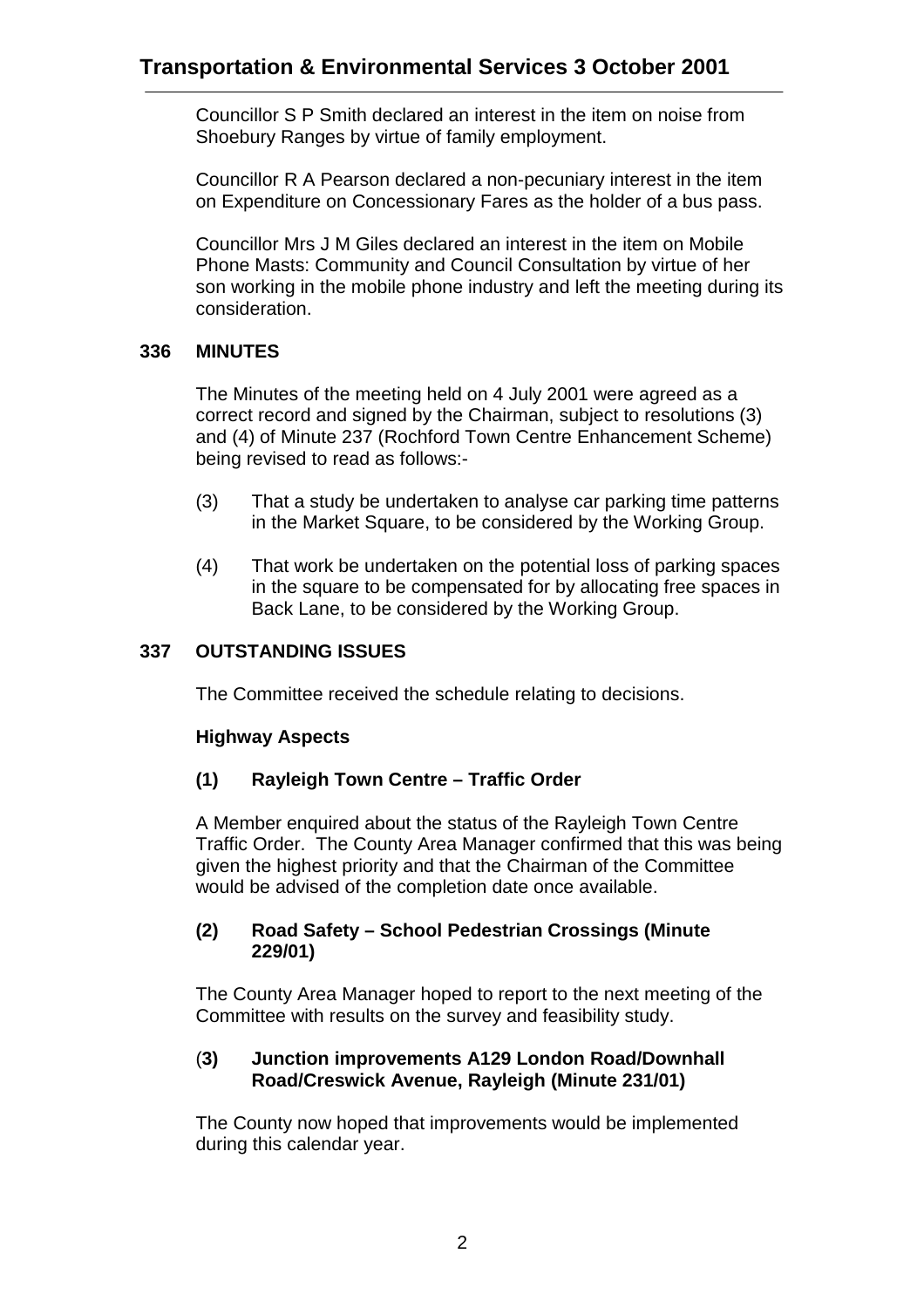Outstanding Issues would be carried forward.

### **338 REPORT OF URGENT ACTION – ESSEX AND SOUTHEND WASTE LOCAL PLAN**

The Committee received and noted the report of the Head of Planning Services on urgent action taken relating to the Essex and Southend Waste Local Plan.

The Head of Planning Services indicated that the Secretary of State had now advised that the Waste Plan would be going forward for adoption.

## **339 MINUTES OF SUB-COMMITTEES**

The Committee received the Minutes of the following Sub-Committees and considered the recommendations contained therein.

# **(1) Planning Policy Sub-Committee – 5 September 2001**

## **Minute 118 – Urban Capacity Study Update**

The Committee concurred with the view of a Member that, as the Urban Capacity Study document had been made publicly available at a recent planning appeal, it would be appropriate for the Council to categorise it as a public document with immediate effect.

The Head of Planning Services advised that the Urban Capacity Study was purely an information document and that Council policy had yet to be set. He also confirmed that Members are advised of the outcome of all planning appeal decisions.

# **Resolved**

That the Urban Capacity Study be published in full with immediate effect. (HPS)

## **Minute 119 – Home Zones and Quiet Lanes – Consultation**

## **Resolved**

That, subject to the reply to question 14 being amended to read "If there are many objections to a proposal, a Public Inquiry will be the only way of providing a fair hearing", the report of the Head of Planning Services form the basis of this Council's response to the DTLR Consultation Paper on "Home Zones and Quiet Lanes". (HPS)

## **Minute 120 – Rochford District Replacement Local Plan Draft Policies – Rural Issues Chapter**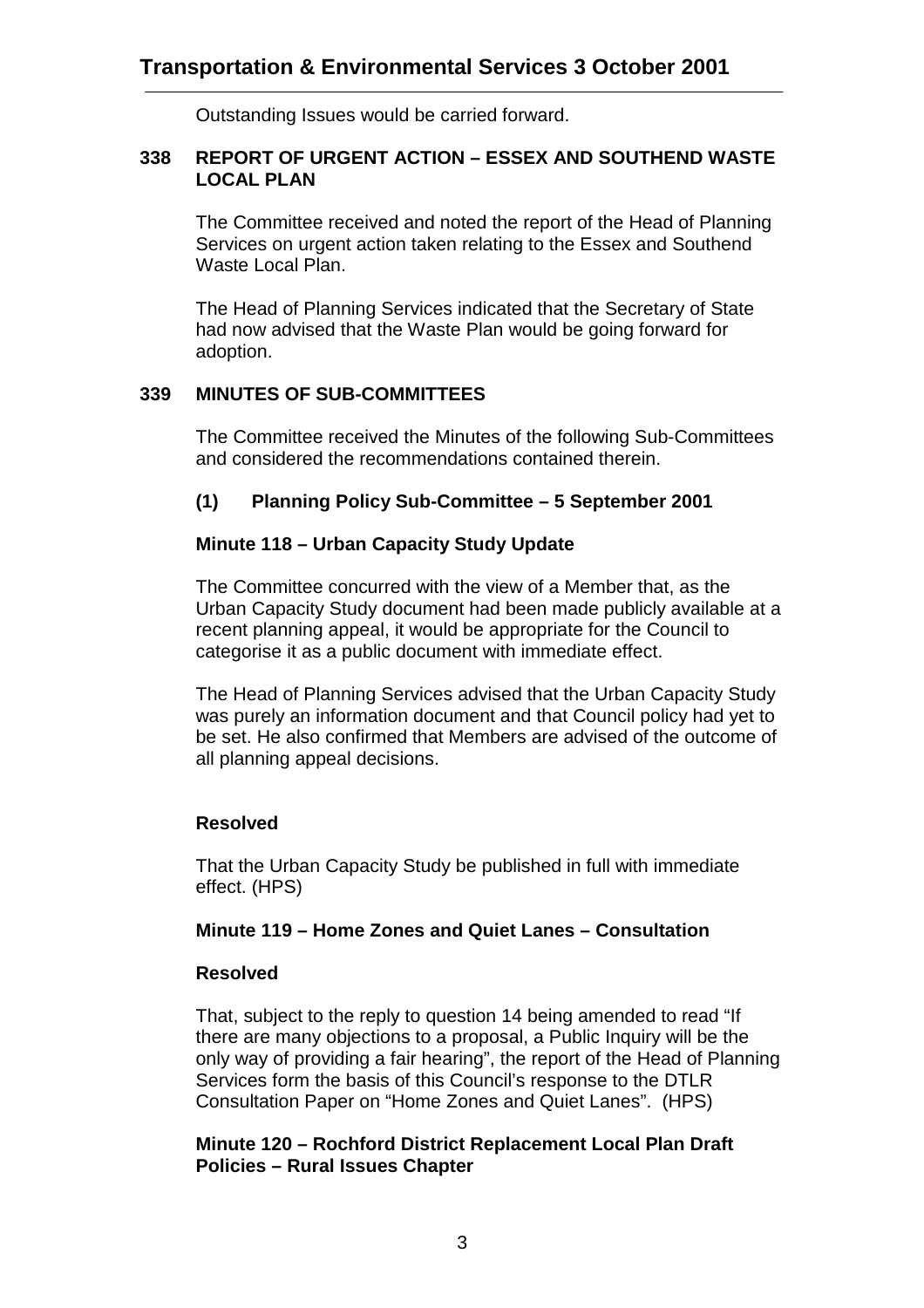# **Resolved**

That the policies in the report appendix (copy attached to the signed copy of these Minutes) be approved for inclusion in the replacement Rochford District Local Plan first deposit draft. (HPS)

# **(2) Transportation Sub-Committee – 6 September 2001**

# **Minute 178 – Referrals from Taxi Licensing Working Group**

## **Resolved**

- (1) That subject to this Council formally recognising the Transport and General Workers Union, the consultative fora for his Council be:-
	- The Taxi Drivers Forum, comprising Councillors on the Taxi Licensing Working Group, Rochford District licence holders and a paid employee of the Transport & General Workers Union.
	- The Taxi Circuit Owners Forum, comprising Councillors on the Taxi Licensing Working Group and the Taxi Circuit Owners.
- (2) That the two consultative fora report to the Transportation Sub-Committee. (HRHM)

## **Minute 179 – The Approach Car Park Rayleigh – Capital Works**

It was noted that the Recommendations under Minute 179 were being reported to the Finance & General Purposes Committee for consideration.

## **Minute 182 – Transport and Social Exclusion Consultation**

## **Resolved**

That, subject to the additional comments of Members within the Minute preamble, this report forms the basis of the Council's response to the Social Exclusion Units Consultation on Transport and Social Exclusion. (HPS)

## **340 EXPENDITURE ON CONCESSIONARY FARES**

The Committee considered the report of the Head of Revenue & Housing Management on current figures available in respect of Concessionary Travel Pass issues and the associated budgetary implications.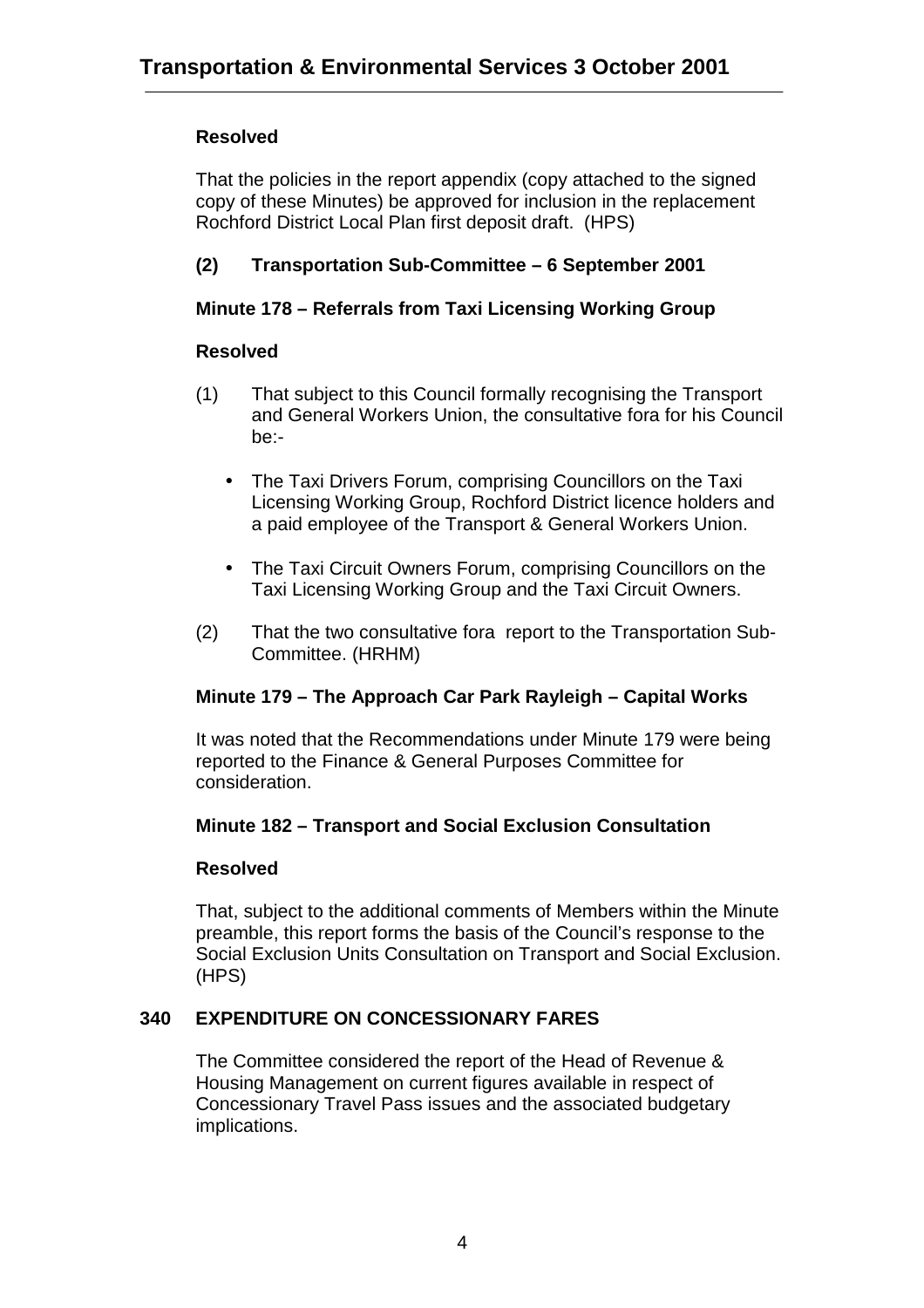The Head of Revenue & Housing Management indicated that the usage figures for the first six months would be required before it is possible to be precise about budgetary implications.

### **Resolved**

That further reports be submitted to the relevant Committees as part of the budgetary process. (HRHM)

## **341 SEWAGE TREATMENT WORKS – FINAL EFFLUENT MONITORING**

The Committee received and noted the contents of the report of the Head of Housing, Health and Community Care, providing an update on the monitoring of final effluent discharge from sewage treatment works within the District.

## **342 STAMBRIDGE SEWAGE TREATMENT WORKS WORKING GROUP**

The Committee considered the report of the Head of Housing, Health and Community Care on the recommendations of the Stambridge Sewage Treatment Works Working Group.

Responding to questions, the Head of Housing, Health and Community Care advised that :-

- A Notice had now been served on Anglian Water requiring that they abate a noise nuisance.
- Parish Council distribution of prepaid envelopes to local residents had not taken place as Parish Council Members had raised some concerns about the contents of the proposed questionnaire in terms of the provision for submission of witness statements. Given current pressures on District resources, it was unlikely that a revised distribution arrangement could be in place until November.
- Information gathering undertaken by South Essex Environmental Protection Sub Committee is for the purposes of reporting mechanisms, not the gathering of evidence for possible criminal action.
- "Nuisance" needs to be proved for action to proceed i.e. the material interference with a person's home, not just annoyance.
- The Council continues to apply considerable resources to monitoring and associated investigation.

During debate Members recognised the substantial work which had been associated with this matter to date. The level of resources used did have implications for other parts of the Environmental Health service. Whilst the Liaison Group was a valuable forum, it could also be recognised that the Working Group had been particularly valuable in allowing views to be represented directly to the Council.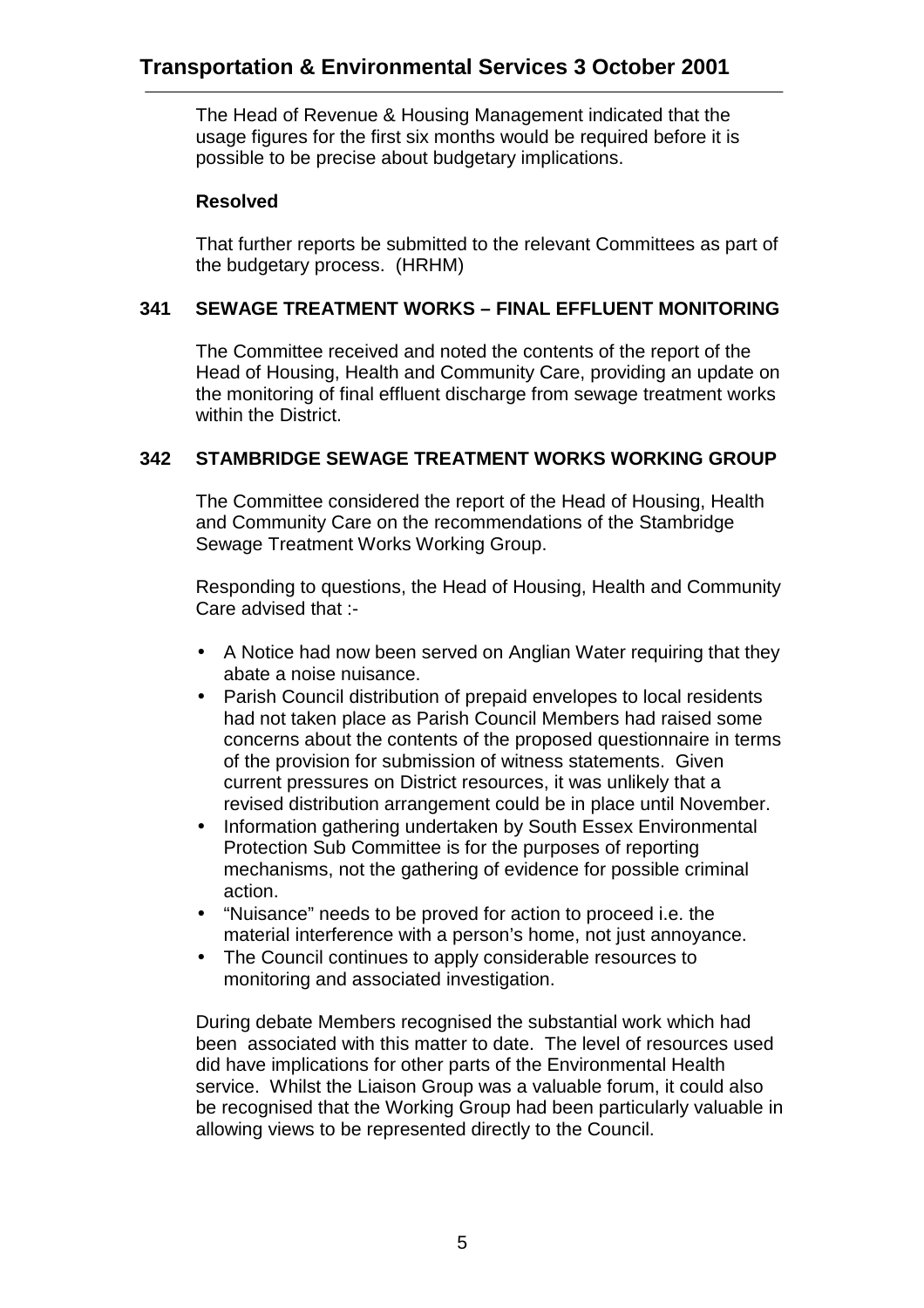The recommendations set out in the report, together with an additional observation on work to date, were moved by Councillor A Hosking and seconded by Councillor Mrs D M Ford.

# **Resolved**

- (1) That a letter be sent to Anglian Water requesting them to confirm in writing that they will have either removed the pasteurisers from site or dismantle them to ground level by the end of December 2001.
- (2) That a letter be sent to Essex County Council requesting that they undertake further monitoring of traffic movements as controlled by the planning consent granted.
- (3) That a letter be sent to Anglian Water requesting information about the long term disposal of sludge from the works.
- (4) That the Stambridge Sewage Treatment Works Working Group continue until the end of the current Council year with the following revised terms of reference:-

"To consider any matters concerning the Stambridge Sewage Treatment Works which may result in complaints of statutory nuisance, to report such matters to the Transportation and Environmental Services Committee and to make recommendations for appropriate action.

(5) That the considerable efforts and costs associated with this matter to date be recognised and that the resources used continue to be monitored . (HHHCC)

## **343 GENETICALLY MODIFIED CROPS – LOCAL CONSULTATION**

The Committee considered the report of the Head of Housing, Health and Community Care on a request of another Local Authority to support it in its campaign to ensure that there is local consultation on sites used for genetically modified crop trials.

## **Resolved**

- (1) That the campaign by West Lindsey District Council for a requirement for local consultation and consent before genetically modified crop trials are approved in an area be supported by this Council.
- (2) That a letter be sent to the Minister at the Department of the Environment, Food and Rural Affairs.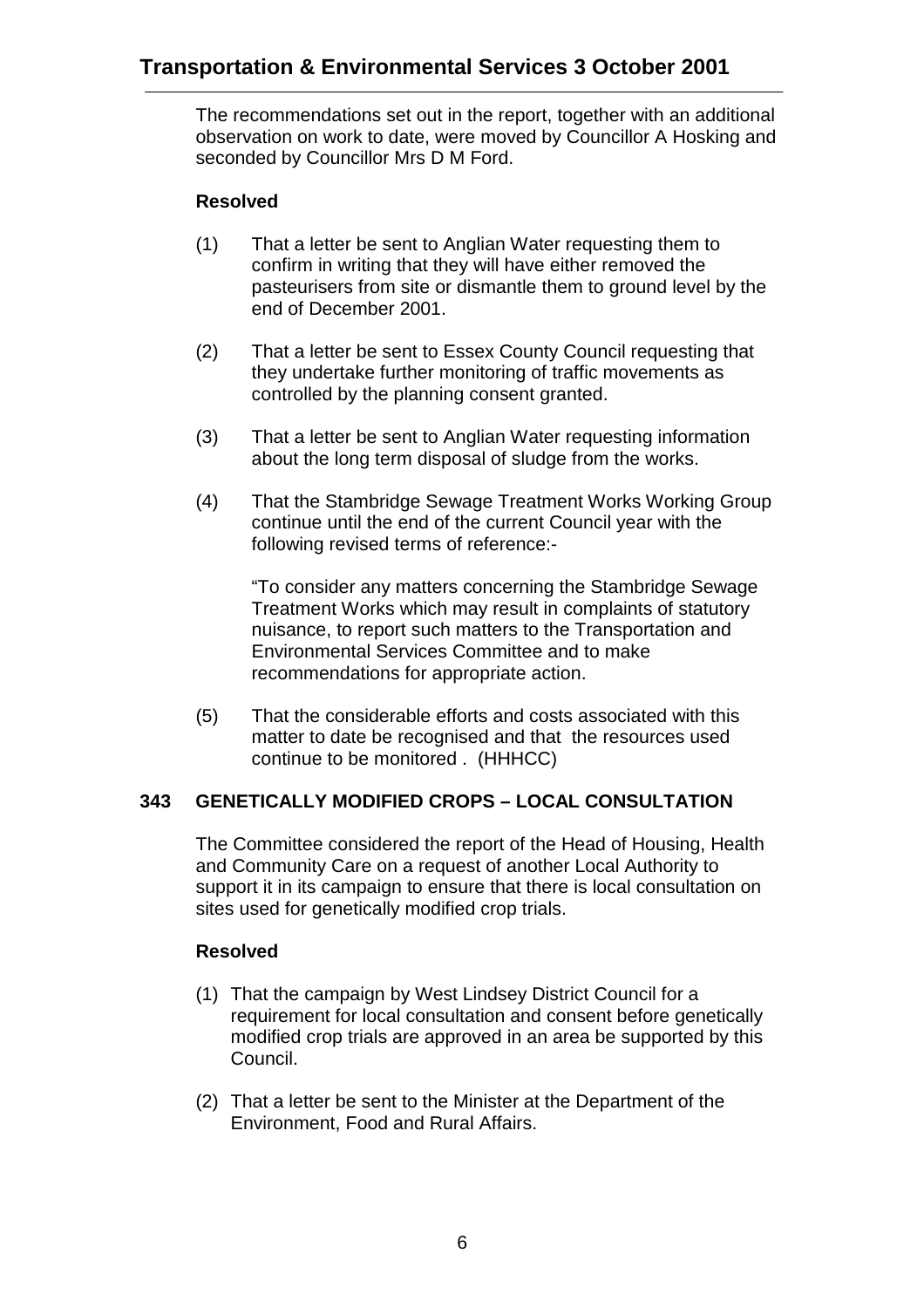(3) That the support of the local Members of Parliament be sought. (HHHCC)

### **344 PLANNING AGENT AND PARISH/TOWN COUNCIL WORKSHOPS**

**Note:** Councillors V H Leach, Mrs J M Giles, P D Stebbing and D A Weir each declared interests in this item by virtue of membership of Parish/Town Councils.

The Committee considered the report of the Head of Planning Services on the detailed arrangements for evening workshop sessions with planning agents and Parish Councils.

### **Resolved**

That arrangements be made for workshop sessions with Parish/Town Councils and planning agents as outlined in the report (a copy of which is attached to the signed copy of these Minutes). (HPS)

### **345 LOCAL TRANSPORT PANEL – MEMBER NOMINATIONS**

**Note:** Councillors R A Pearson and Mrs M J Webster each declared a non-pecuniary interest in this item by virtue of being County Council Members.

The Committee considered the report of the Head of Planning Services seeking nominations for attendance at the Joint Member Local Transport Panel Meetings organised by Essex County Council Highways Department.

#### **Resolved**

That the Chairman and Vice-Chairman of the Transportation and Environmental Services Committee, together with one Member from each of the political groups, be nominated to attend meetings of the Local Transport Panel, appointees to provide details of issues they would like to see discussed to the Head of Planning Services in advance of the meetings. (HPS)

#### **346 MOBILE PHONE MASTS: COMMUNITY AND COUNCIL CONSULTATION**

**Note:** Councillor Mrs J M Giles left the meeting whilst this item was considered.

The Committee considered the report of the Head of Planning Services seeking views on a framework for Best Practice being promoted by the Federation of the Electronics Industry to address public concerns about mobile phone masts.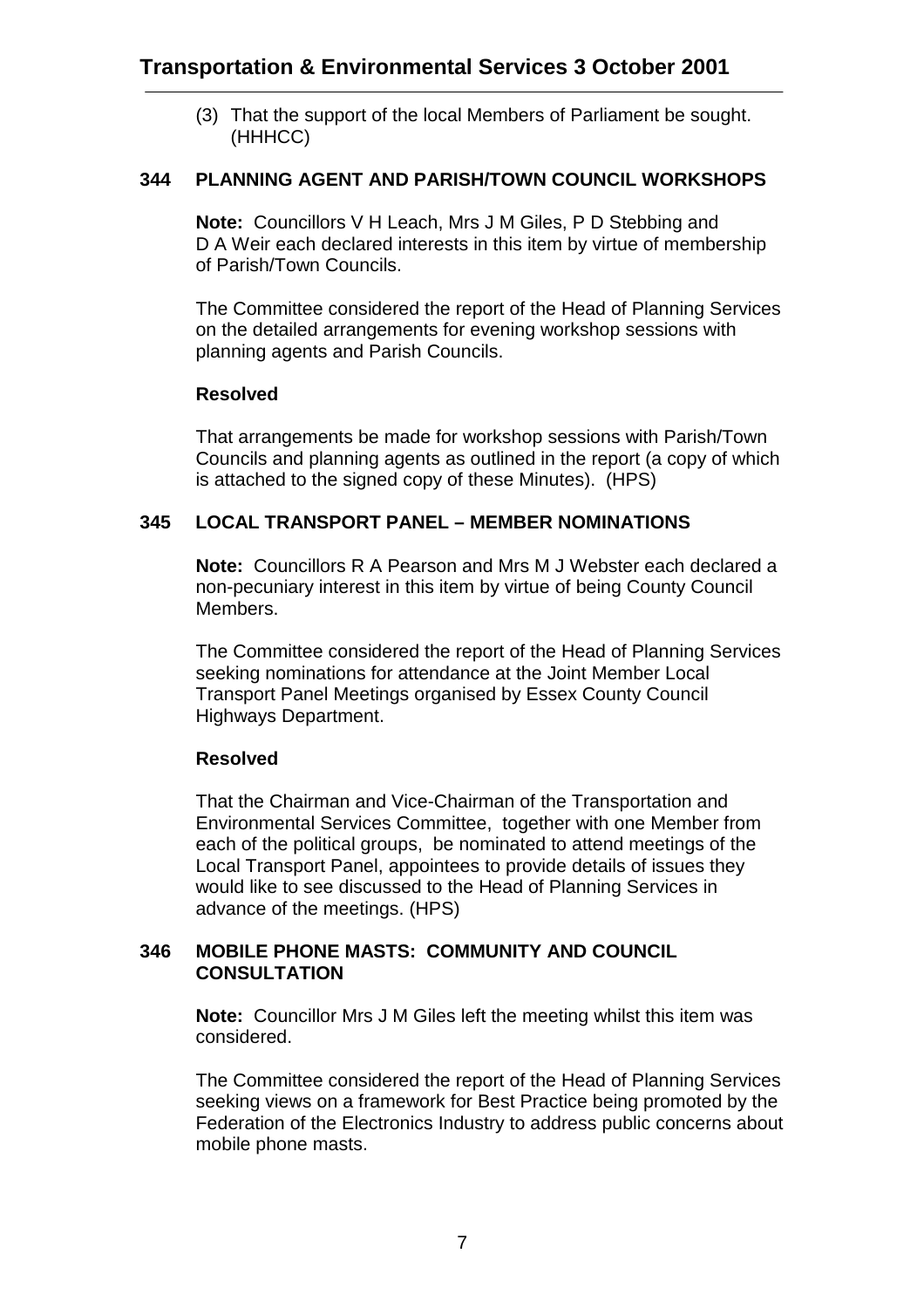Responding to Member questions the Head of Planning Services indicated that the Government had recently agreed that an additional phone operator should be licensed.

### **Resolved**

That the Federation of the Electronics Industry be informed that this Council supports the principles of the ten commitments and the 'traffic light' model. (HPS)

## **347 ESSEX AND SOUTHEND REPLACEMENT STRUCTURE PLAN REVIEW**

**Note:** Councillors R A Pearson and Mrs M J Webster each declared a non-pecuniary interest in this item by virtue of being County Council Members.

The Committee considered the report of the Head of Planning Services providing an update on the arrangements for the review of the Structure Plan and seeking views on form and content.

### **Resolved**

That the Joint Structure Plan Authorities be informed that this Council's views on the form and content of the next Essex and Southend Structure Plan are as set out in the report of the Head of Planning Services ( a copy of which is attached to the signed copy of these Minutes). (HPS)

#### **348 ESSEX ESTUARIES EUROPEAN MARINE SITE PROPOSAL FOR AN INFORMATION MANAGEMENT NETWORK**

The Committee considered the report of the Head of Planning Services seeking views on a proposal to establish an information network for the Essex estuaries.

#### **Resolved**

That the development of a bid to the EU LIFE Nature Programme be supported in principle and that the Essex Estuaries Initiative be informed accordingly. (HPS)

### **349 NOISE FROM SHOEBURY RANGES – LETTER FROM TENDRING DISTRICT COUNCIL**

The Committee considered the report of the Chief Executive on a further request from Tendring District Council seeking this Council's support for the immediate cessation of destructive explosions (not test firing and proving of munitions) on the Shoebury Ranges.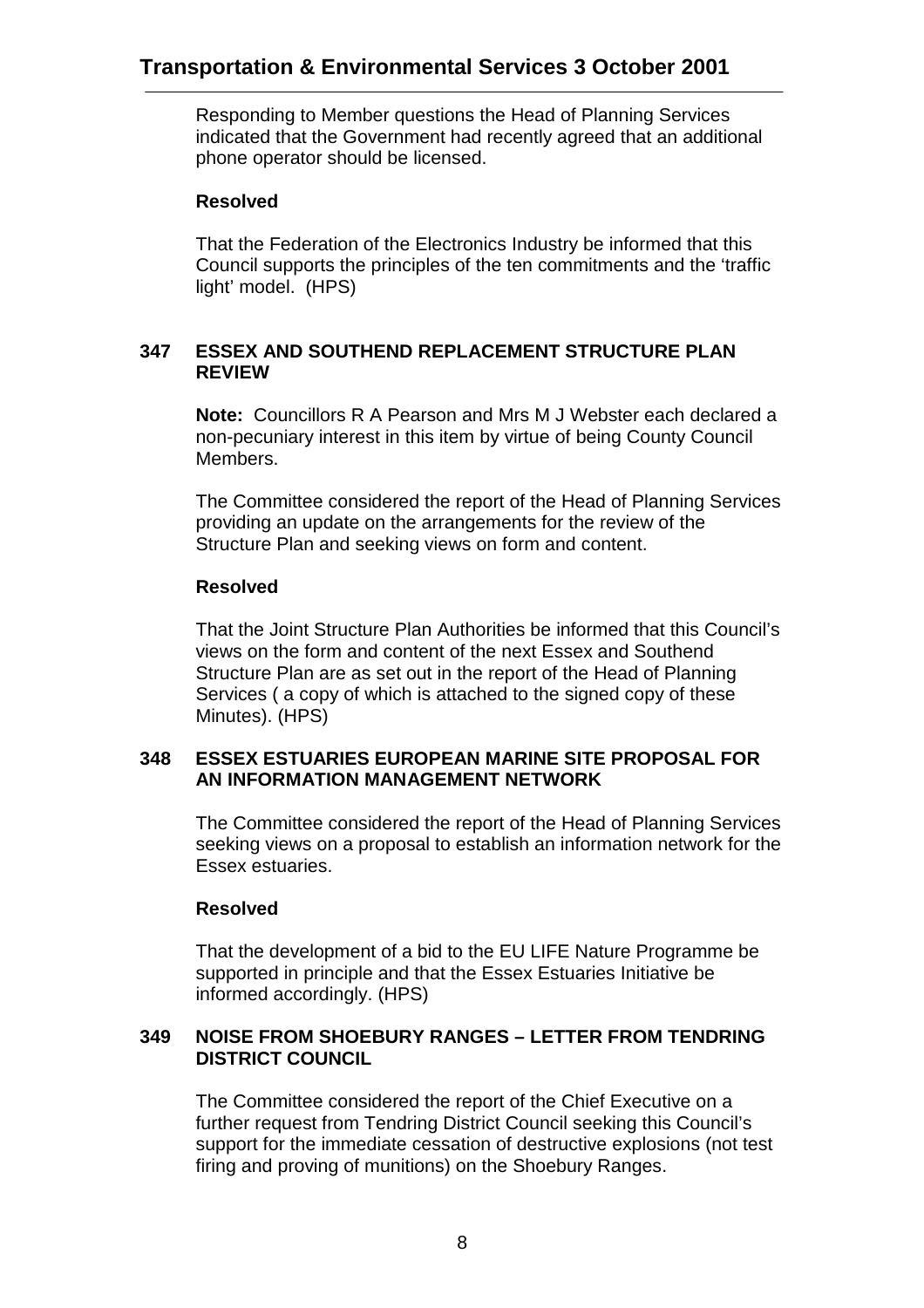Responding to Member questions, Officers advised that it was understood all appropriate Local Authorities are consulted directly by the MOD when there are proposals for Shoebury and that coastline acoustics appeared to be a factor in determining which Districts are affected by noise.

A motion that the recommendation set out in the report be approved subject to the term "immediate" being removed, moved by Councillor M G B Stark and seconded by Councillor P D Stebbing was lost on a show of hands and it was:-

### **Resolved**

That Tendring District Council be informed that this Council still is not persuaded to support any action to seek the immediate cessation of destructive explosions on the Shoebury Ranges. (CE)

## **350 REFUSE COLLECTION – BLOCK SCHEDULING**

The Committee considered the report of the Corporate Director (Finance and External Services) on Serviceteam's proposals to change their scheduling of the refuse rounds to a "block scheduling" basis.

Responding to Member questions, the Leisure and Contracts Manager advised that:-

- It was envisaged that at least three to four weeks notice would be given by Serviceteam to residents.
- Where there have been recent changes to round arrangements, there will be no further changes.
- Residents should continue to ensure bins are placed out by 7am on the morning of collection.

Noting that Serviceteam would be undertaking notification to residents, it was agreed that communication needed to be effective in terms of both quality and content. Specific reference was made to the value of notification being both short and easily readable to assist elderly residents.

#### **RESOLVED**

That, subject to Serviceteam being advised of this Committee's concern that notification to residents is undertaken effectively, the move to block scheduling of the refuse collection service be approved. (CD(F&ES))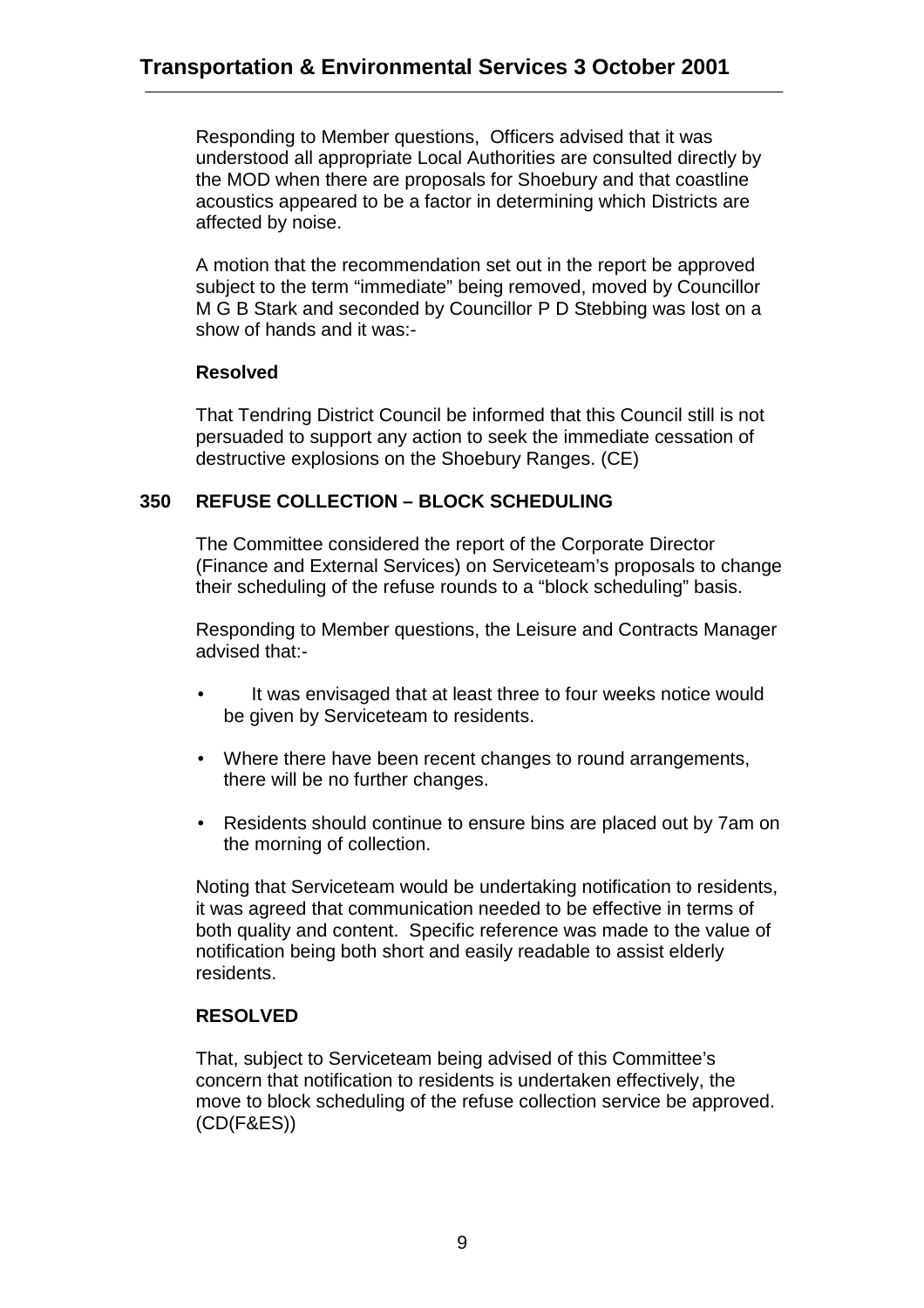#### **351 CHRISTMAS AND NEW YEAR REFUSE COLLECTION**

The Committee considered the report of the Corporate Director (Finance and External Services) on proposed arrangements for refuse collection over Christmas and the New Year period and mechanisms for notifying residents.

Following a motion moved by Councillor R S Allen and seconded by Councillor D R Helson relating to advertising, it was:-

#### **Resolved**

(1) That the proposed programme of refuse collection as set out below be implemented over this year's Christmas/New Year period:-

#### **Normal Collection Day Collection Day**

| Mon          | 24 December | Mon          | 24 December |
|--------------|-------------|--------------|-------------|
| <b>Tues</b>  | 25 December | <b>Thurs</b> | 27 December |
| Wed          | 26 December | Fri          | 28 December |
| <b>Thurs</b> | 27 December | Sat          | 29 December |
| Fri          | 28 December | Mon          | 31 December |
| Mon          | 31 December | Wed          | 2 January   |
| <b>Tues</b>  | 1 January   | <b>Thurs</b> | 3 January   |
| Wed          | 2 January   | Fri          | 4 January   |
| <b>Thurs</b> | 3 January   | Sat          | 5 January   |
| Fri          | 4 January   | Mon          | 7 January   |
| Mon          | 7 January   | Tues         | 8 January   |
| <b>Tues</b>  | 8 January   | Wed          | 9 January   |
| Wed          | 9 January   | <b>Thurs</b> | 10 January  |
| <b>Thurs</b> | 10 January  | Fri          | 11 January  |
| Fri          | 11 January  | Sat          | 12 January  |

(2) That, subject to the inclusion of detail on Bank Holiday arrangements for the whole year period and the provision of A3 posters to Parish Council offices, the methods of advertising the collection programme be as set out in the report. (CD(F&ES))

#### **352 ABANDONED VEHICLE UPDATE**

The Committee considered the report of the Corporate Director (Finance & External Services) providing an update on the current situation regarding the removal of abandoned vehicles and, in particular, the role of Essex County Council in this process.